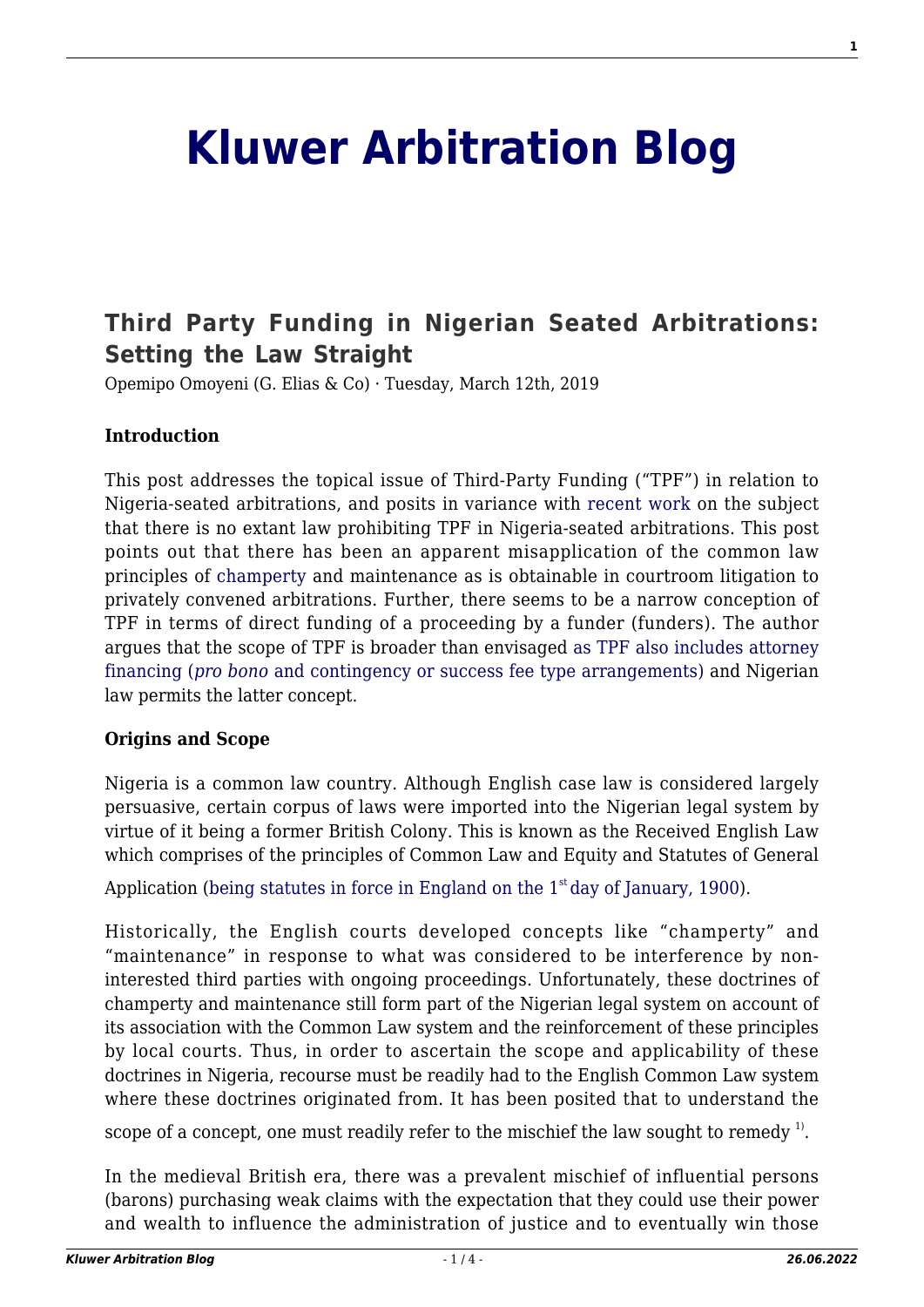claims. This mischief was aptly pointed out by the Hong Kong High Court in *[Cannonway Consultants Ltd v Kenworth Engineering Ltd](http://neil-kaplan.com/wp-content/uploads/2013/08/Cannonway-Consultants-Limited-v-Kenworth-Engineering-Limited-HCCT5-of-1994.pdf)* citing an extract from Jerry Bentham's work:

*"A mischief, in those times it seems but too common, though a mischief not to be cured by such laws, was, that a man would buy a weak claim, in hopes that power might convert it into a strong one, and that the sword of a Baron, stalking into court with a rabble of retainers at his heels, might strike terror into the eyes of a judge upon the bench. At present, what cares an English judge for the swords of a 100 barons? Neither fearing nor hoping, hating nor loving, the judge of our days is ready with equal phlegm to administer, upon all occasions, that system, whatever it be, of justice or injustice, which the law has put into his hands."*

# **Nigerian Jurisprudence and TPF**

Indeed, the mischief that both doctrines were devised to remedy, [were prevalent in](http://www.mondaq.com/uk/x/103272/Arbitration+Dispute+Resolution/The+Role+of+the+Doctrines+of+Champerty+and+Maintenance+in+Arbitration) [the public justice system as administered in court rooms and the application of the](http://www.mondaq.com/uk/x/103272/Arbitration+Dispute+Resolution/The+Role+of+the+Doctrines+of+Champerty+and+Maintenance+in+Arbitration) [doctrines at common law was confined to litigation.](http://www.mondaq.com/uk/x/103272/Arbitration+Dispute+Resolution/The+Role+of+the+Doctrines+of+Champerty+and+Maintenance+in+Arbitration) Their applicability cannot be extended beyond that remit. The concerns for holding otherwise have been noted to include, among others, the erosion of the party autonomy doctrine and the same have been reinforced elsewhere  $^{2}$ .

In view of the foregoing, the contention that TPF extends to arbitration appears rather curious. The scale of the application of the doctrine of champerty and maintenance under common law cannot be readily stretched or modified to apply to circumstances and situations not otherwise contemplated at common law except modified by local legislation(s) in that regard. It is, therefore, pertinent to note that at the time of penning this article, there are no local legislations or case law positing that the

doctrine extends to the field of arbitration  $3$ . The attendant consequence is, indeed, that TPF in Nigeria-seated arbitrations are, in all intents and purposes, legal. The law

remains that whatever is not prohibited is allowed  $4^{\circ}$ .

On another note, there are various incidences of TPF that do not entail the funding of a claim/defense by a formal funder for an agreed consideration. The financing of a claim by a lawyer or law firm on a *pro bono*or contingency basis also falls under the umbrella of TPF. These arrangements, either in arbitration or litigation, are legal and permissible under Nigerian Law. Earlier decisions of Nigerian Courts adjudging contingency fee arrangements as at best unprofessional and at worst champertuous

 $<sup>5)</sup>$  have since been supplanted by subsidiary legislations enacted pursuant to the Legal</sup> Practitioners Act<sup>6)</sup>.

# **Conclusion**

Whilst the Arbitration and Conciliation (Repeal and Re-enactment) Bill 2017 has been extensively reviewed with calls for a more explicit recognition of TPF in the Bill among others, the law as it stands does not prohibit the incidence of TPF in Nigeria-seated arbitrations. A better approach, the author suggests, will be to demand for an enactment of a comprehensive regulatory framework for TPF, as is obtainable in other

**2**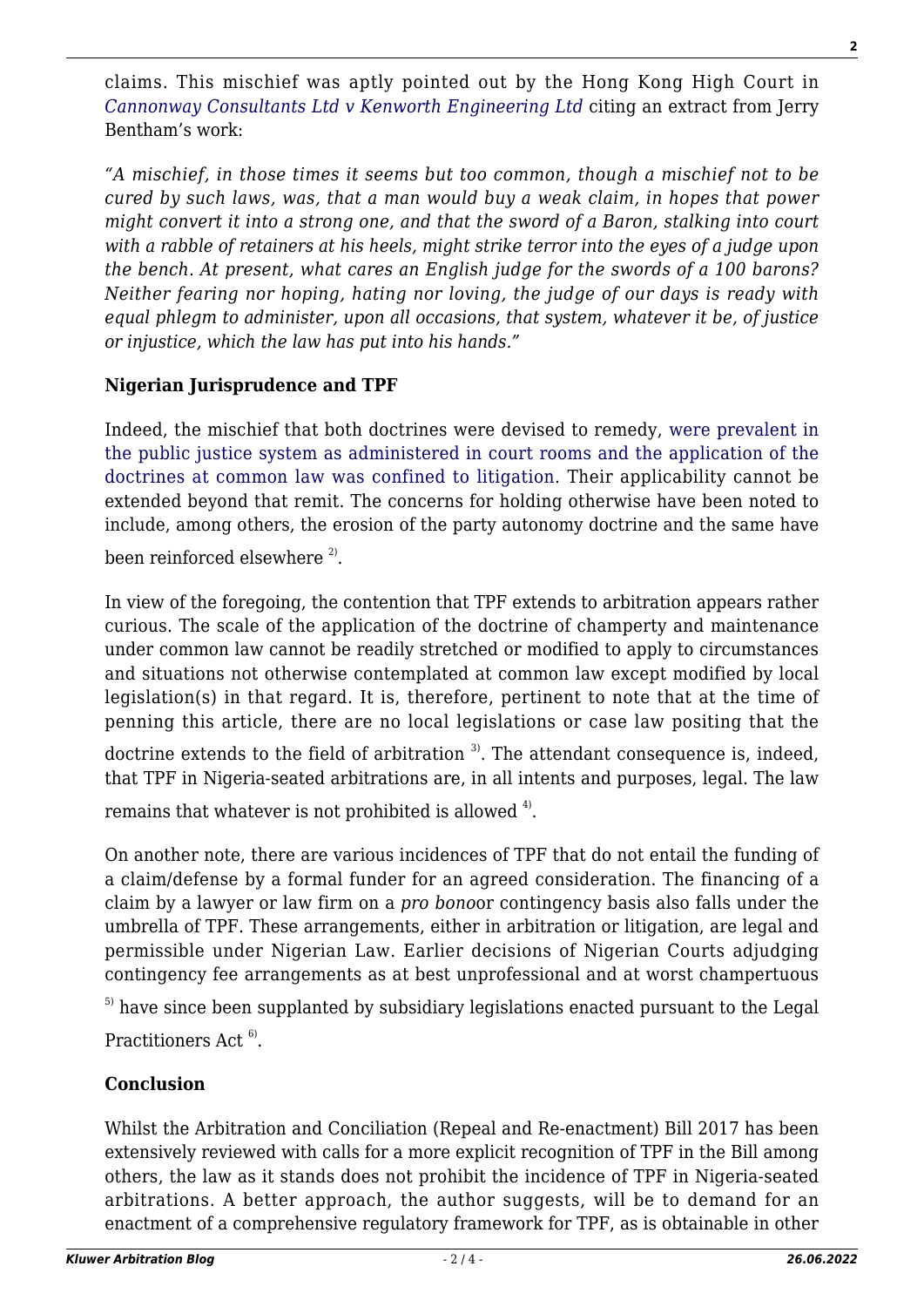jurisdictions, by calling for a holistic revision to the Bill to provide for issues bordering on disclosure of funding arrangements, conflict of interest considerations as it pertains to the arbitrators, element of control and influence of the funder in the proceedings as well as other concerns in this space. An adoption of this approach will make Nigeria an attractive choice as a seat for contracting parties in arbitrations.

*To make sure you do not miss out on regular updates from the Kluwer Arbitration Blog, please subscribe [here](http://arbitrationblog.kluwerarbitration.com/newsletter/). To submit a proposal for a blog post, please consult our [Editorial Guidelines.](http://arbitrationblog.kluwerarbitration.com/editorial-guidelines/)*

# **Profile Navigator and Relationship Indicator**

Offers 6,200+ data-driven arbitrator, expert witness and counsel profiles and the ability to explore relationships of 13,500+ arbitration practitioners and experts for potential conflicts of interest.

# [Learn how](https://www.wolterskluwer.com/en/solutions/kluwerarbitration/practiceplus?utm_source=arbitrationblog&utm_medium=articleCTA&utm_campaign=article-banner) **[Kluwer Arbitration Practice Plus](https://www.wolterskluwer.com/en/solutions/kluwerarbitration/practiceplus?utm_source=arbitrationblog&utm_medium=articleCTA&utm_campaign=article-banner)** [can support you.](https://www.wolterskluwer.com/en/solutions/kluwerarbitration/practiceplus?utm_source=arbitrationblog&utm_medium=articleCTA&utm_campaign=article-banner)



### References

- **↑1** Steyn L.J in *Giles v Thompson*[1994] 1 A.C. 142; [1993] 2 W.L.R. 908.
- **↑2** Giles v Thompson [1994] 1 A.C. 142; [1993] 2 W.L.R. 908